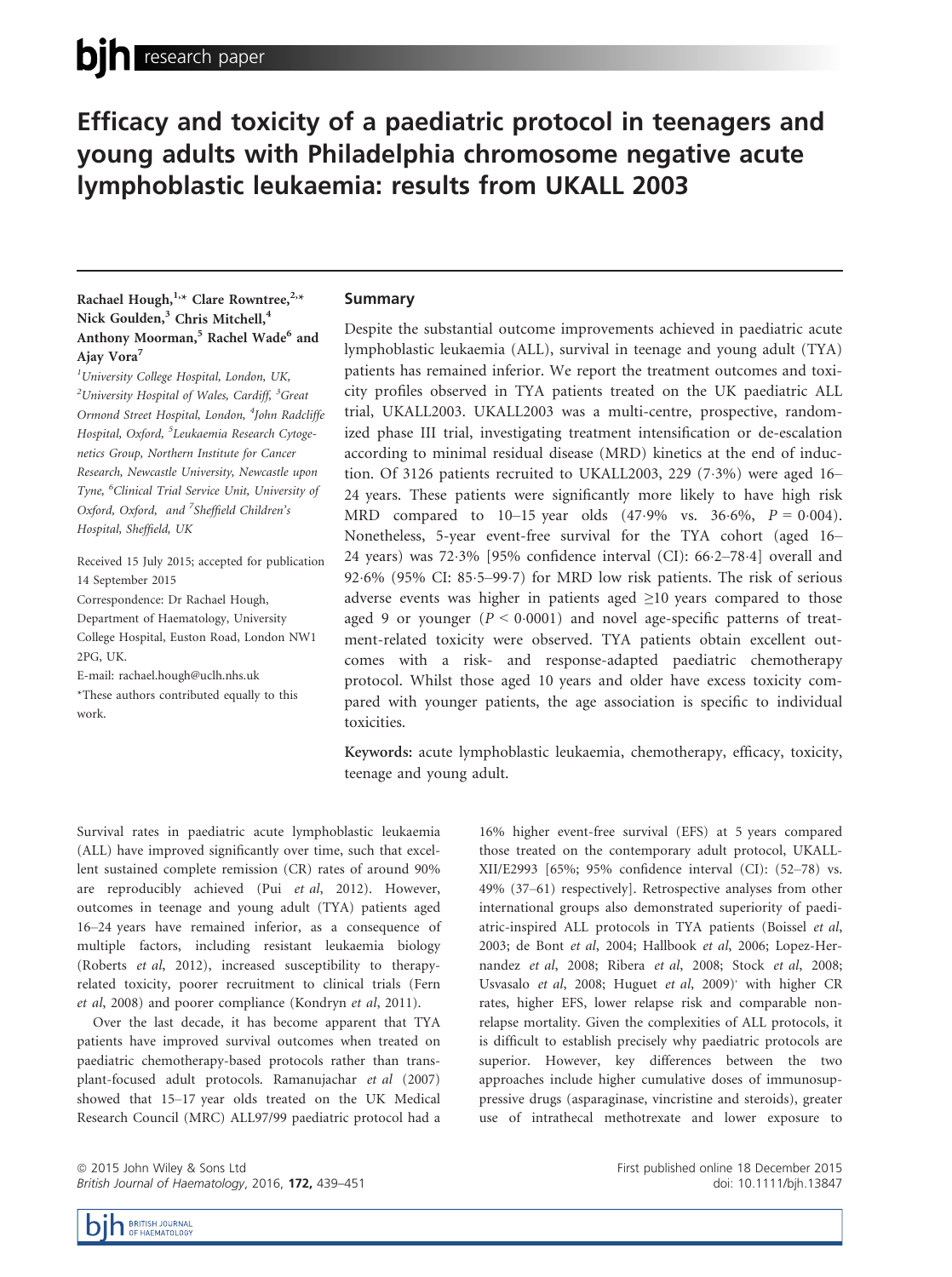myelotoxic drugs (daunorubicin, etoposide) (Ram et al, 2012) in the paediatric protocols. In addition, adult strategies have tended to incorporate allogeneic haemopoietic stem cell transplantation in first CR. Despite the potent anti-leukaemic effect of allograft in ALL (Goldstone et al, 2008) there is significant risk of transplant-related mortality in the TYA age group (Ramanujachar et al, 2007; Goldstone et al, 2008; Burke et al, 2013).

In light of emerging data, the upper age limit for the UK paediatric ALL trial that had started recruiting in 2003, UKALL2003, was increased from 18 years to the 20th birthday in April 2006 and 25th birthday in September 2007. The lower age limit of the contemporary adult trial, UKALL XII, was simultaneously increased to avoid overlapping age criteria.

Here we report the clinical characteristics, treatment outcomes and toxicity profiles for the cohort of TYA patients, aged 16–24 years, treated on UKALL2003.

# Materials and methods

## Study design

From 1 October 2003 to 30 June 30 2011 we recruited consecutive children and young people diagnosed with ALL at 45 centres in the UK and Ireland into the MRC UK UKALL 2003 randomized controlled trial (Supplementary Material). Details of the trial have been published previously (Vora et al, 2013, 2014). Patients with mature B ALL were not eligible and Philadelphia chromosome positive (Ph+) patients were treated on alternative trial protocols when available.

Patients were stratified at diagnosis according to initial clinical risk of relapse (RR) based on the National Cancer Institute (NCI) risk criteria, leukaemia cytogenetics (Moorman et al, 2010) and response to induction chemotherapy based on morphology and minimal residual disease (MRD) at day 29. By definition, all TYA patients were stratified as NCI high risk (>10 years) and received regimen B unless they had high risk cytogenetics at presentation [KMT2A (MLL) rearrangements, near haploidy (<30 chromosomes), low hypodiploidy  $(30-39 \text{ chromosomes})$ ,  $t(17;19)(q23;p13)$ , intrachromosomal amplification of chromosome 21 (iAMP21) or  $t(9;22)(q34;q11)/BCR-ABLI$ ]. High-risk patients were assigned regimen C treatment. TYA patients were not further stratified by early response at day 8 or 15. Morphological remission status was assessed at day 29 of induction and CR was defined as a marrow blasts <5%. Patients who were not in CR at day 29 of induction and clinical high-risk patients were not eligible for MRD stratification and randomization.

Minimal residual disease was measured by a standardized real-time quantitative polymerase chain reaction method for immunoglobulin and T-cell receptor antigen gene rearrangements. The quantitative range of the assay was  $10^{-4}$ . MRD

was performed in four laboratories in the UK that participated in a European quality-assurance scheme (Flohr et al, 2008; Bruggemann et al, 2010). All MRD results were centrally reviewed. Patients were classed as having low risk MRD if they had undetectable MRD after induction (day 29) and at the end of consolidation. Those with MRD less than 0.01% were also classed as low risk. Patients with detectable MRD of at least  $0.01\%$  after induction were classed as high risk. Patients in whom MRD could not be measured or where there was persistent disease below  $0.01\%$  at the end of consolidation were classified as MRD indeterminate.

The trial protocol was approved by the Scottish Multi-Centre Research Ethics Committee. Patients were enrolled at individual treatment centres by principal investigators after written informed consent from carers or patients was obtained. The trial was monitored by an independent data monitoring committee, which reviewed safety and efficacy data annually.

## Randomizations

Within the intermediate clinical risk group, MRD low risk patients were randomly assigned (1:1) to receive one or two delayed intensifications. Within the same group, MRD high risk patients were randomly assigned (1:1) to continue with the intermediate treatment regimen (regimen B) with two delayed intensifications or to receive the intensive schedule for clinical high risk patients (regimen C).

Treatment allocation was obtained by telephone call to the central trials unit, where a computer randomization was performed, with stratification by MRD result and balancing for sex, age  $($ <10 years vs.  $\geq$ 10 years) and white cell count (WCC) at diagnosis  $(<50 \times 10^9/l$  vs.  $>50 \times 10^9/l$ ) by method of minimization. Patients, clinicians and data analysts were not masked to treatment allocation.

The overall outcomes of the two randomizations have been previously published (Vora et al, 2013, 2014).

# Treatment procedures (supplemental material)

All TYA patients received a four-drug induction with vincristine, dexamethasone, pegylated asparaginase and daunorubicin. All patients also received two doses of intrathecal methotrexate in induction and those who had blasts in their cerebrospinal fluid at diagnosis received an additional two doses. Patients who did not achieve a reduction in bone marrow blast count of less than 25% at day 29 of induction or those with high risk cytogenetics who did not achieve a morphological remission (<5% blasts) at the same time point were eligible for an allogeneic transplant in first remission. Patients assigned to both regimen B and regimen C received a Berlin-Frankfurt-Muenster (BFM) consolidation although patients assigned to regimen C received four additional doses of vincristine and 2 additional doses of pegylated asparaginase. Interim maintenance in regimen B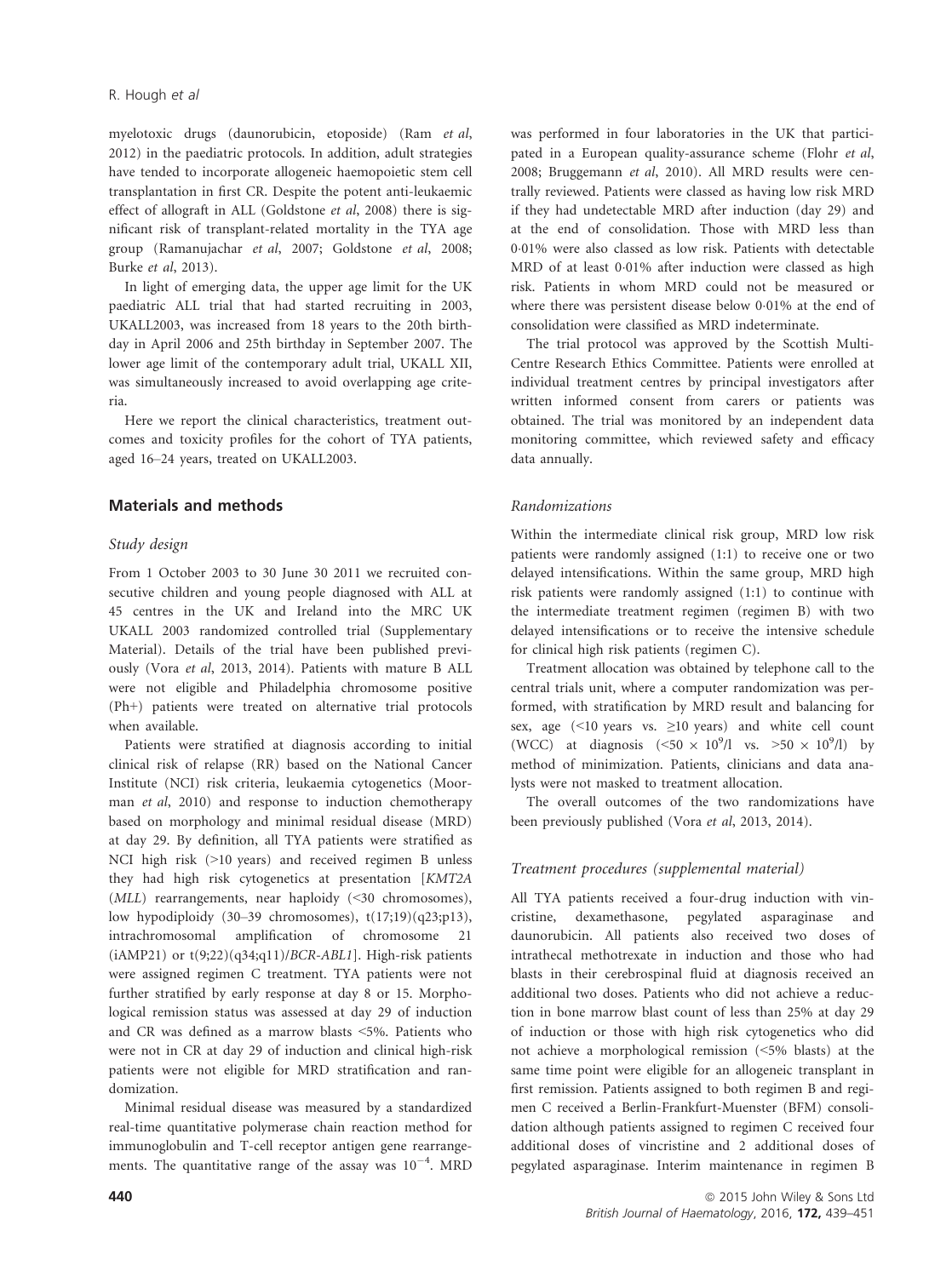consisted of 8 weeks of daily oral mercaptopurine, weekly oral methotrexate and monthly vincristine and steroid pulses. Regimen C maintenance comprised increasing doses of intravenous methotrexate without folic acid rescue, and vincristine and pegylated asparaginase. Delayed intensification in regimen B included one dose of pegylated asparaginase, vincristine, dexamethasone and doxorubicin for 3 weeks followed by a 4-week BFM consolidation block. Regimen C delayed intensification contained 2 additional doses of vincristine and one of pegylated asparginase. Maintenance therapy for all patients consisted of oral mercaptopurine and methotrexate with monthly steroid and vincristine pulses plus intrathecal methotrexate every 3 months. Male patients received treatment for 3 years and female patients for 2 years from the start of interim maintenance.

#### Serious adverse event reporting

Serious adverse events (SAE) were defined as any adverse event that resulted in death, was deemed to be life-threatening, resulted in unexpected hospitalization or unexpected prolongation of an existing hospitalization, or resulted in permanent or significant disability or incapacity. Death due to relapse of leukaemia or hospitalization due to febrile neutropenia were excluded from analysis. In all cases the National Cancer Institute Common Terminology Criteria for Adverse Events version 3.0 ([http://ctep.cancer.gov/proto](http://ctep.cancer.gov/protocolDevelopment/electronic_applications/docs/ctcaev3.pdf)[colDevelopment/electronic\\_applications/docs/ctcaev3.pdf](http://ctep.cancer.gov/protocolDevelopment/electronic_applications/docs/ctcaev3.pdf)) grading was used for reporting and analysis. SAEs were prospectively collected with a stated intention in the protocol to subsequently perform analyses according to subgroups of biological interest. SAE data was extracted from the trial database on 31 October 2013 and reviewed (re-classifying if necessary) for inclusion in this report.

## Statistical analysis

The primary outcome measures for the trial were EFS, defined as time from diagnosis to first event, either relapse, secondary tumour or death, and overall survival (OS). The secondary outcome measures were cumulative RR and treatment-related toxic effects.

We compared categorical variables with standard  $\chi^2$  tests. B-cell precursor (BCP)-ALL patients were classified into three cytogenetic risk groups according to the presence of chromosomal abnormalities: good risk: ETV6-RUNX1/t(12;21)(p13; q21), high hyperdiploidy (51–65 chromosomes), high risk: KMT2A (MLL) rearrangements, iAMP21, t(17;19), near haploidy, low hypodiploidy and t(9;22); intermediate (all others cases including t(1;19)(q23;p13)/TCF3-PBX1), a minor revision of a classification previously described (Moorman et al, 2010). For time-to-event outcomes, we produced Kaplan– Meier curves and compared them with the log-rank method. We counted only first events, censoring at competing events e.g., time to first SAE included censoring at death. Patients who died within 35 d of starting treatment or who never achieved remission, or both, were deemed to be induction failures. They were included in analyses of EFS and OS, but excluded from analyses of relapse or remission death.

All analyses were by intention to treat. P values were twosided and considered significant when  $\leq 0.05$ . We completed statistical analyses with in-house programs or SAS version 9.3 (SAS Institute Inc., Cary, NC, USA).

Specific molecular genetic abnormalities were not included within the analyses for this age group because they are highly heterogeneous at the genetic level with no distinct genetic subtypes accounting for more than 15% cases (Moorman, 2012). We are currently screening patient samples from UKALL2003 for the specific kinase abnormalities that are frequently found in 'BCR-ABL1-like' ALL and these results will be reported separately.

This trial is registered with the International Standard Randomized Controlled Trial Number (ISRCTN) registry, number ISRCTN07355119.

# Results

#### Demographics

UKALL 2003 registered a total of 3207 patients, of whom 81 were excluded, leaving 3126 patients eligible for analysis (Fig 1). Of these, 229 (73%) were aged between 16 and 24 years at diagnosis (Table I), with the breakdown by single year of age as follows: 66 (21%) aged 16, 33 (11%) aged 17, 44 (14%) aged 18, 30 (10%) aged 19, 15 (05%) aged 20, 11 (04%) aged 21, 16 (05%) aged 22, 10 (03%) aged 23, 4 (01%) aged 24. All TYA patients were, by definition, NCI high risk. There were no significant age differences in presenting WCC, incidence of Down syndrome or presence of central nervous system (CNS) disease at diagnosis. There was an increase in the incidence of T-cell disease with advancing age; 63 (276%) in TYA patients compared to 79 (52%) in those age under 5 years, 109 (142%) in 5–9 year olds and 137 (22.6%) in 10–15 year olds,  $P(\text{trend}) < 0.0001$ . BCP-ALL patients with good risk cytogenetics decreased with age from >70% in younger children (<5 years) to just 25% of TYA patients (Table I). The majority of good risk cytogenetic patients harboured high hyperdiploidy ( $n = 33$ ) rather than ETV6-RUNX1 ( $n = 5$ ). A total of nine patients had high risk cytogenetics [near haploidy  $(n = 1)$ , low hypodiploidy  $(n = 2)$ , KMT2A  $(n = 4)$  and t(9;22)  $(n = 1)$ ]. The frequency of high risk cytogenetics is somewhat lower than expected because the vast majority of t(9;22) patients were transferred to EsPhALL (Biondi et al, 2012), UKALLXII (Fielding et al, 2009) or UKALL14. Thus the majority of BCP-ALL patients (69%) had intermediate risk cytogenetics, which included t (1;19)  $(n = 3)$ , but mostly comprised patients with B-other ALL  $(n = 99)$ . A total of 21 patients harboured an IGH translocation with a range of different partner genes, including CRLF2 as previously reported (Russell et al, 2014).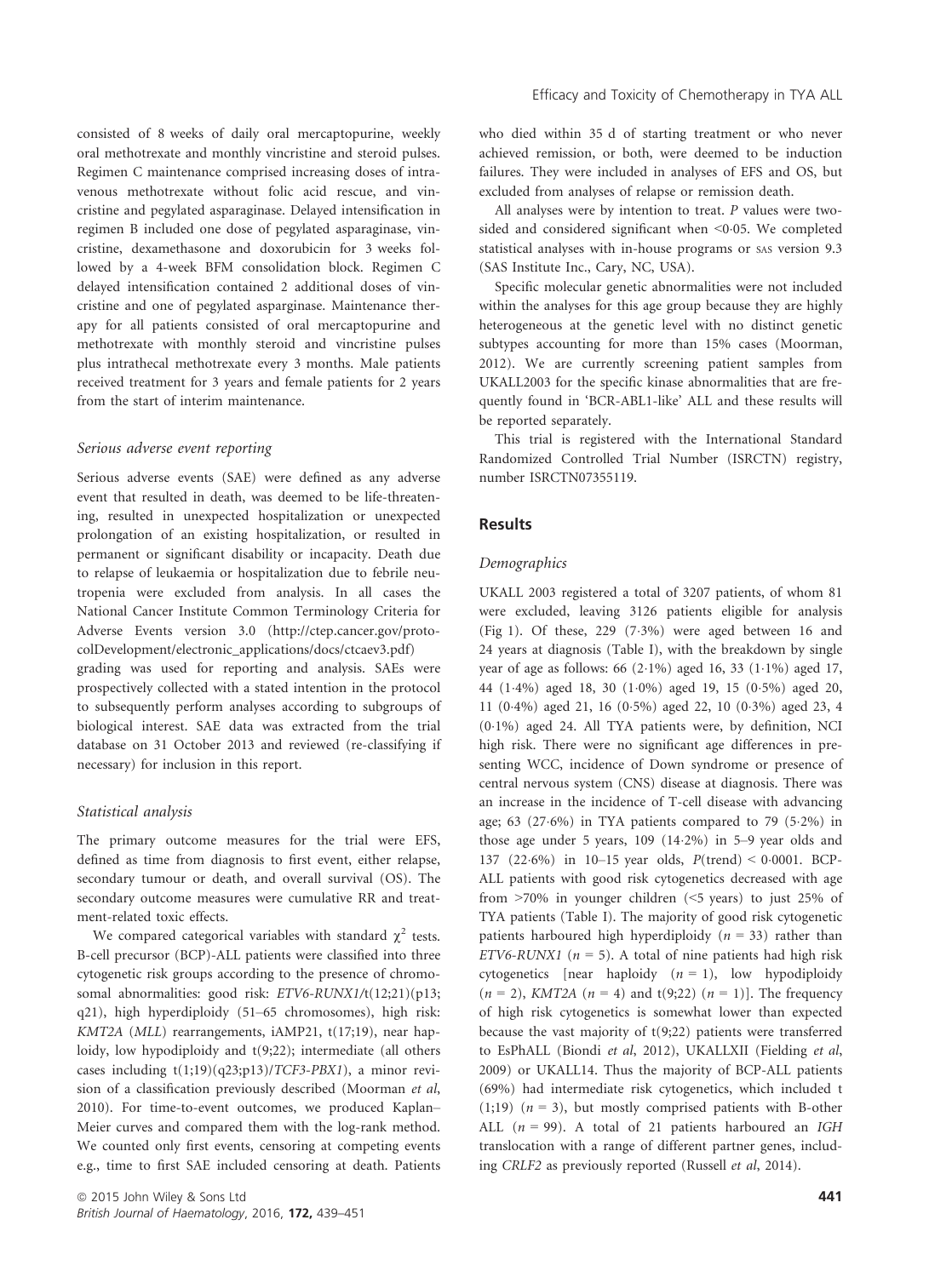

Fig 1. Trial Recruitment. \*All eligible trial patients, with the exception of some of those who died within 35 d or never achieved remission, were tested for MRD status after induction and before first interim maintenance, but clinical high-risk patients were not eligible for MRD stratification and randomization. MRD, minimal residual disease; SER, slow early response; M2 marrow, between 5% and 25% leukaemic blasts in bone marrow.

# Minimal residual disease risk status

Patients aged ≥16 years were more likely to be MRD high risk compared to younger patients (Table I). 109 (479%) TYA patients were MRD high risk at day 29 compared to 223 (36.6%) in the 10–15 year old group ( $P = 0.004$ ), 271 (353%) 5–9 year olds and 427 (281%) under 5 year olds. The proportion of patients with indeterminate MRD was the same across all age groups at approximately 30%, but decreased over time during the trial. Similar to the trial overall, there was an association between MRD risk group and cytogenetic risk group for the TYA patients. Among the cytogenetic good risk TYA patients 14 (38.9%), 11 (30.6%) and 11 (306%) were MRD low, indeterminate and high risk respectively, whereas among patients with intermediate risk cytogenetics the proportions were 27 (273%), 21 (217%) and 51 (515%); they were 0 (0%), 1 (111%) and 8 (889%) respectively, among high risk cytogenetic patients, P  $(trend) = 0.002$ .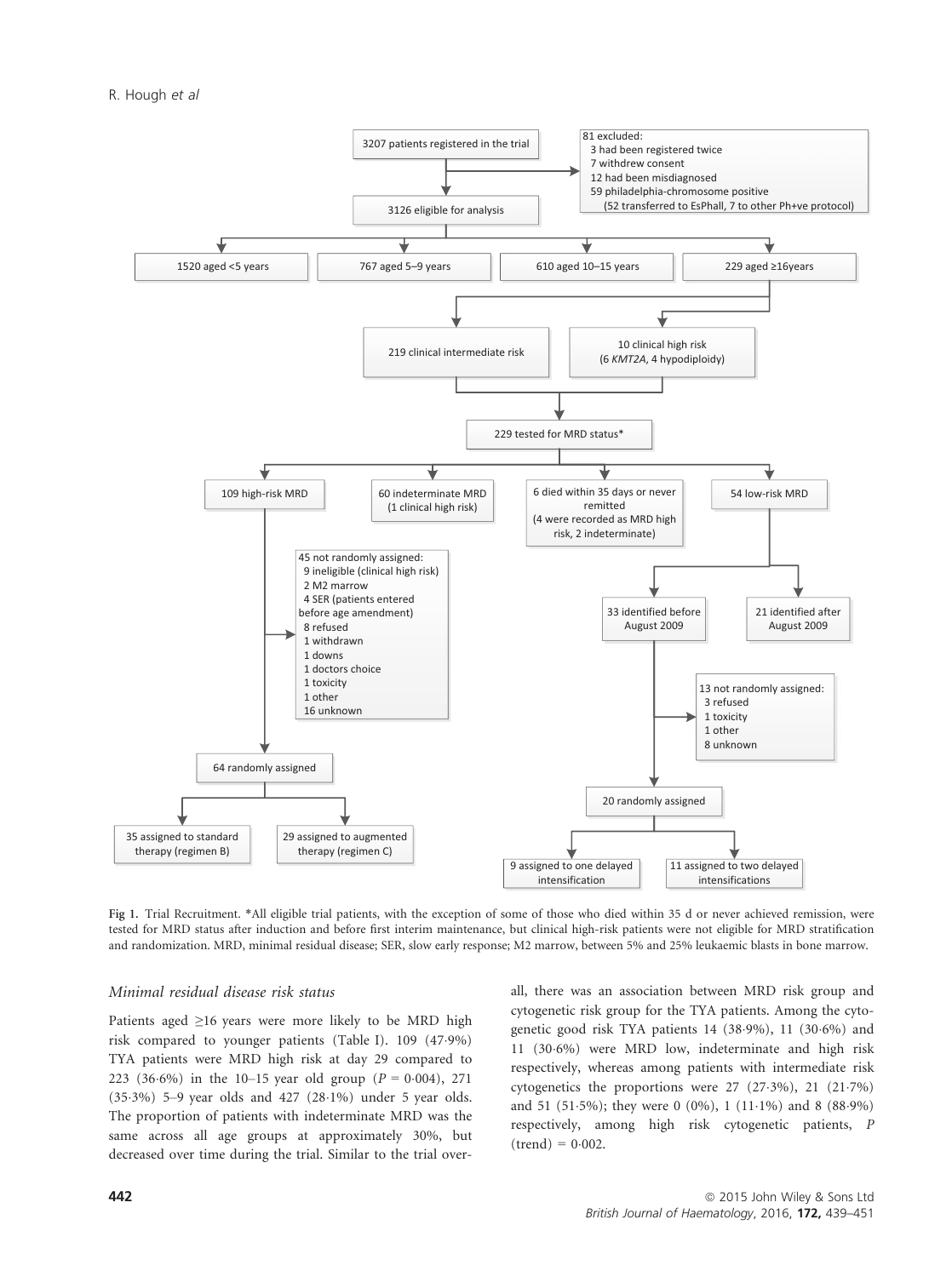| Table I. Patient characteristics.                     |                                          |                                |                            |                                                        |                                     |                                                                                                                                                                          |                          |
|-------------------------------------------------------|------------------------------------------|--------------------------------|----------------------------|--------------------------------------------------------|-------------------------------------|--------------------------------------------------------------------------------------------------------------------------------------------------------------------------|--------------------------|
| Age group (years)                                     | 1520)<br>$\parallel$<br>$\tilde{u}$<br>Ŷ | $= 767$<br>$\epsilon$<br>$5-9$ | 610)<br>$\ $<br>$10-15(n)$ | 229)<br>$\lvert \rvert$<br>$\tilde{u}$<br>$^{+}$<br>16 | 3126)<br>$\parallel$<br>Total $(n)$ | $P-value^*$ (<10 vs. 10+)                                                                                                                                                | P-value* (10-15 vs. 16+) |
| Sex                                                   |                                          |                                |                            |                                                        |                                     |                                                                                                                                                                          |                          |
| Female                                                | 683 (44.9)                               | 338 (44.1)                     | 255 (41.8)                 | 74 (32.3)                                              | 1350 (43.2)                         | 0.007                                                                                                                                                                    | 0.01                     |
| Male                                                  | 837 (55-1)                               | 429 (55.9)                     | 355 (58.2)                 | 155(67.7)                                              | 1776 (56.8)                         |                                                                                                                                                                          |                          |
| Down syndrome                                         |                                          |                                |                            |                                                        |                                     |                                                                                                                                                                          |                          |
| $\tilde{X}$                                           | 1477 (97.2)                              | 745 (97.1)                     | 596 (97-7)                 | 222 (96.9)                                             | 3040 (97.2)                         | 0.6                                                                                                                                                                      | 0.5                      |
| Yes                                                   | 43(2.8)                                  | 22(2.9)                        | 14 $(2.3)$                 | $7(3.1)$                                               | 86 (2.8)                            |                                                                                                                                                                          |                          |
| WCC $(\times 10^9/l)$                                 |                                          |                                |                            |                                                        |                                     |                                                                                                                                                                          |                          |
| $\leq 10$                                             | 634 (41.7)                               | 370 (48.2)                     | 294 (48.2)                 | 109 (47.6)                                             | 1407 (45.0)                         | $\overline{0}$ : 0                                                                                                                                                       | 0.6                      |
| $10-$                                                 | 274 (18.0)                               | 126(16.4)                      | 71(11.6)                   | 31(13.5)                                               | 502 (16.1)                          |                                                                                                                                                                          |                          |
| $20-$                                                 | 294 (19.3)                               | 118 (15-4)                     | 82(13.4)                   | 32(14.0)                                               | 526 (16.8)                          |                                                                                                                                                                          |                          |
| $50-$                                                 | 174 (11.4)                               | 62(8.1)                        | 54 (8.9)                   | 25(10.9)                                               | 315 (10.1)                          |                                                                                                                                                                          |                          |
| $100+$                                                | 144 (9.5)                                | 91 (11.9)                      | 109 (17.9)                 | 32(14.0)                                               | 376 (12.0)                          |                                                                                                                                                                          |                          |
| NCI risk group                                        |                                          |                                |                            |                                                        |                                     |                                                                                                                                                                          |                          |
| Standard                                              | 1202 (79.1)                              | 614(80.1)                      | $\circ$                    | $\circ$                                                | 1816 (58.1)                         | n/a                                                                                                                                                                      | n/a                      |
| High                                                  | 318 (20.9)                               | 153 (19.9)                     | 610(100.0)                 | 229 (100.0)                                            | 1310 (41.9)                         |                                                                                                                                                                          |                          |
| Immunophenotype                                       |                                          |                                |                            |                                                        |                                     |                                                                                                                                                                          |                          |
|                                                       | 79(5.2)                                  | 109(14.2)                      | 137 (22.6)                 | 63(27.6)                                               | 388 (12.4)                          | <0.0001                                                                                                                                                                  | $\overline{0}$           |
| $\text{non-T}$                                        | 1440 (94.8)                              | 656 (85-8)                     | 470 (77.4)                 | 165(72.4)                                              | 2731 (87.6)                         |                                                                                                                                                                          |                          |
| Unknown                                               |                                          | $\mathcal{L}$                  |                            |                                                        |                                     |                                                                                                                                                                          |                          |
| CNS disease at diagnosis                              |                                          |                                |                            |                                                        |                                     |                                                                                                                                                                          |                          |
| $\frac{1}{2}$                                         | 1502 (98.8)                              | 756 (98.6)                     | 589 (96.6)                 | 226 (98.7)                                             | 3073 (98.3)                         | 0.002                                                                                                                                                                    | $\overline{0}$           |
| $\mathbf{Yes}$                                        | 18(1.2)                                  | $11~(1.4)$                     | 21(3.4)                    | 3(1.3)                                                 | 53 (1.7)                            |                                                                                                                                                                          |                          |
| Cytogenetic risk group§                               |                                          |                                |                            |                                                        |                                     |                                                                                                                                                                          |                          |
| Good                                                  | 993 (71.9)                               | 395 (63.8)                     | 159 (37.4)                 | 37(25.3)                                               | 1584 (61.6)                         | < 0.0001                                                                                                                                                                 | 0.001                    |
| Intermediate                                          | 336 (24.3)                               | 172(27.8)                      | 188 (44-2)                 | 90(61.6)                                               | 786 (30.6)                          |                                                                                                                                                                          |                          |
| Poor                                                  | 21(1.5)                                  | 13(2.1)                        | 25(5.9)                    | 10(6.9)                                                | 69(2.7)                             |                                                                                                                                                                          |                          |
| High                                                  | 31 $(2.2)$                               | 39(6.3)                        | 53 (12.5)                  | 9(6.2)                                                 | 132(5.1)                            |                                                                                                                                                                          |                          |
| Unknown                                               | $\odot$                                  | 39                             | $48$                       | 20                                                     | 167                                 |                                                                                                                                                                          |                          |
| MRD risk group                                        |                                          |                                |                            |                                                        |                                     |                                                                                                                                                                          |                          |
| $\mathrm{n}/\mathrm{a}\dagger$                        | 12(0.8)                                  | 4(0.5)                         | 13(2.1)                    | 6(2.6)                                                 | 35(1.1)                             | < 0.00011                                                                                                                                                                | 0.0041                   |
| High                                                  | 427 (28.1)                               | 271 (35.3)                     | 223 (36.6)                 | 109 (47.6)                                             | 1030(32.9)                          |                                                                                                                                                                          |                          |
| Indeterminate                                         | 491 (32.3)                               | 237 (30.9)                     | 183 (30.0)                 | 60 (26.2)                                              | 971 (31.1)                          |                                                                                                                                                                          |                          |
| Low                                                   | 590 (38.8)                               | 255 (33-2)                     | 191 (31.3)                 | 54 (23.6)                                              | (090 (34.9))                        |                                                                                                                                                                          |                          |
|                                                       |                                          |                                |                            |                                                        |                                     | Values within parenthesis are expressed in percentage. WCC, white cell count; NCI, National Cancer Institute; CNS, centra nervous system; MRD, minimal residual disease. |                          |
| *Excluding 'unknown' categories.                      |                                          |                                |                            |                                                        |                                     |                                                                                                                                                                          |                          |
| †Induction failure.                                   |                                          |                                |                            |                                                        |                                     |                                                                                                                                                                          |                          |
| #High versus low.                                     |                                          |                                |                            |                                                        |                                     |                                                                                                                                                                          |                          |
| §B-cell precursor acute lymphoblastic leukaemia only. |                                          |                                |                            |                                                        |                                     |                                                                                                                                                                          |                          |

 $@$  2015 John Wiley & Sons Ltd  $@$  2015 John Wiley & Sons Ltd  $@$  2015 John Wiley & Sons Ltd  $@$ British Journal of Haematology, 2016, 172, 439–451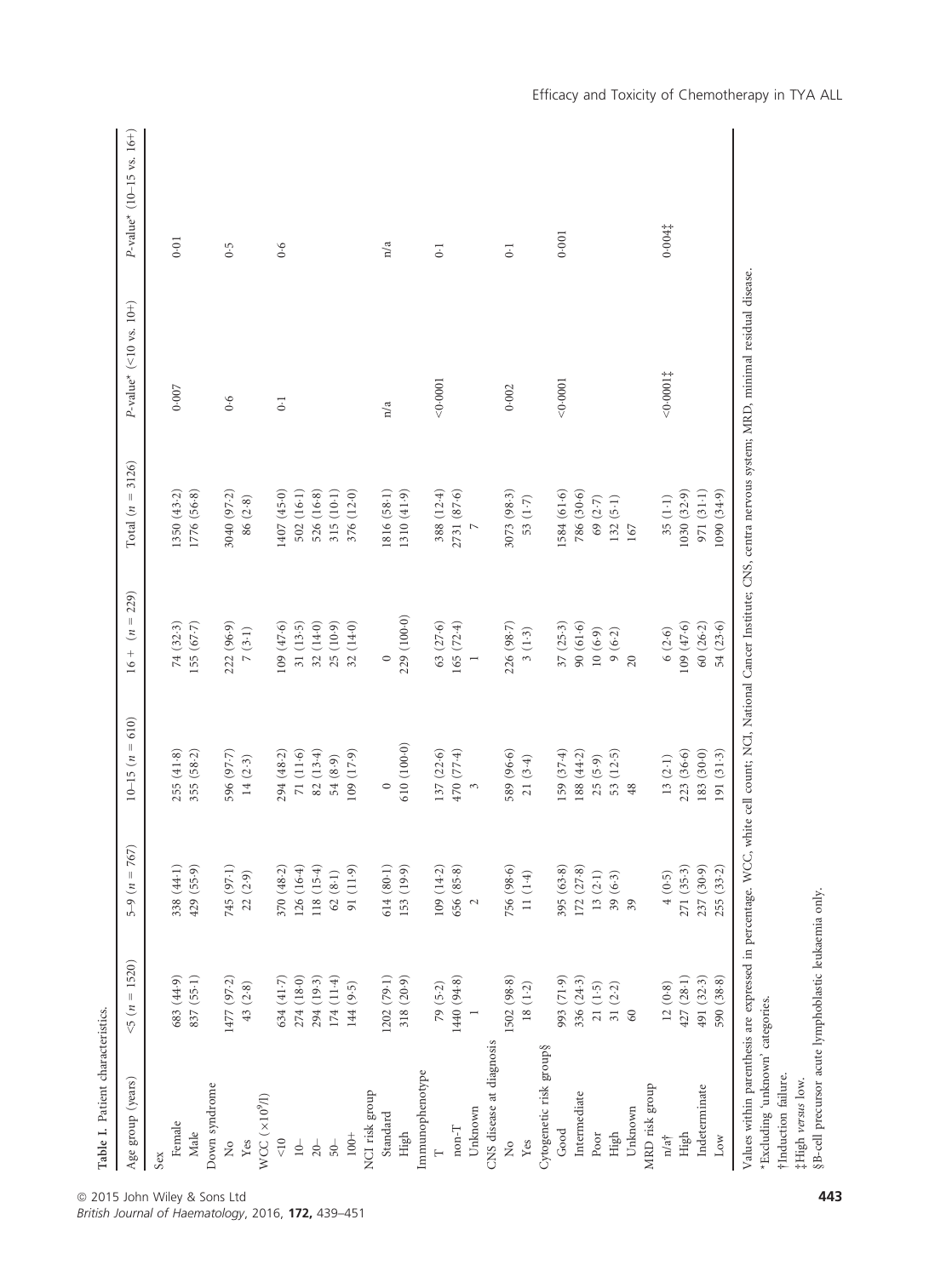#### Outcomes

Follow-up to October 2013 is reported with a median followup for the trial overall of 5 years 10 months (range: 1 month – 10 years 1 month). Due to the sequential changes in age eligibility, the median follow up for TYA patients was shorter at 4 years 10 months (range 2 years 5 months – 10 years 0 months). Nonetheless, the median follow up for TYA patients aged 16–19 was over 5 years, and for those aged  $\geq$ 20 was over 3 years. Five-year EFS for the entire trial population was 87.3% (95% CI: 86.1-88.5). When analysed by age, the 5year EFS of patients age under 10,  $10 - 15$  and  $\geq 16$  years was 898% (884–912), 836% (805–867) and 723% (662–784) respectively [odds ratio  $(OR) = 2.1$  (95% CI: 1.7–2.4), P  $(trend) < 0.00005$ ,  $P(10-15 \text{ vs. } \ge 16) = 0.0004$  (Fig 2A).

Five-year OS and cumulative risk of relapse (RR) for the trial population was  $91.6\%$  (90.6–92.6) and  $8.8\%$  (7.8–9.8) respectively. OS at 5 years, analysed by age group, was 764% (705–823) for 16–24 year olds, 875% (848–902) for 10– 15 year olds and 942% (932–952) for under 10 year olds  $[OR = 2.7 \quad (2.2-3.4), \quad P(\text{trend}) < 0.00005, \quad P(10-15 \quad \text{vs.})$  $\geq$ 16) = 0.0004]. The RR was higher for TYAs, at 20.9% (15.0–26.8) at 5 years compared to  $7.1\%$  (5.9–8.3) for under 10 years and  $10.7\%$  (8.0–13.4) for 10–15 year) [OR = 2.1  $(1.7–2.6)$ ,  $P(\text{trend}) < 0.00005$ ,  $P(10–15 \text{ vs. } \ge 16) = 0.0003$ (Fig 2A). In the trial overall 80 (26%) of the 3126 patients died in remission.

The risk of death in remission (DIR) was higher with increasing age: the 5-year DIR rate was  $2.1\%$  ( $1.5-2.7$ ) in those aged under 10 years,  $3.4\%$  (1.8–5.0) in those aged 10–15 and 6.1% (2.8–9.4) in those aged  $\geq 16$ , OR = 2.0 (1.4–3.9), P  $(trend) = 0.0007$ . However, the difference in DIR rates between the TYA group and the younger teenagers did not reach statistical significance ( $P = 0.1$ ). The effect of treatment regimen (regimen B vs. C) on DIR was similar (with higher DIR for those on regimen C compared to B) in the older age groups  $[OR = 3.8 (1.6-9.4)$  for age 10–15, 3.3  $(0.9-11.7)$  for age  $\geq$ 16, P(heterogeneity) = 0.8], but different for the younger patients  $[0.5 (0.2-1.2)$  for age <10 years, P(heterogenetity <10 vs.  $10+) = 0.001$ . In the TYA group there were 13 remission deaths, 8 whilst still on treatment (four due to infection, one methotrexate encephalopathy, one CNS thrombosis, one pancreatitis, one secondary haemophagocytic lymphohistiocytosis) and 5 off-treatment (two post-transplant, two infection, one unknown). In all age groups most treatment-related deaths were due to infection. Thirty-five of the 3126 patients failed induction (either by not achieving remission or dying within 35 d of starting treatment) 6 of whom were TYA patients. The actuarial rates of induction failure by age group were: under 10 years 0.7% (0.3–1.1), aged 10–15 2.1% (0.9– 3.3) and aged  $\geq$ 16 2.6% (0.4–4.8),  $P(10–15 \text{ vs. } \geq 16) = 0.7$ .

Analysis of prognostic factors for the trial has been reported (Vora et al, 2013; Moorman et al, 2014) with MRD being the single most important determinant of outcome for patients in UKALL 2003. The effect of MRD risk group on outcome was similar by age group [OR for MRD high risk = 2.8 (2.0–3.8) age <10, 4.2 (2.6–6.7) age 10–15, 3.2 (1.7–6.0) age  $\geq$ 16, *P*(heterogeneity for EFS) = 0.4]; and the difference in EFS between the MRD high and low risk TYA patients was highly statistically significant  $P = 0.0001$ (Fig 2B). EFS for the TYA patients with low risk MRD was 92.6% (95% CI: 85.5-99.7) at 5 years, with no events occurring after the second year from trial entry (Fig 2B). Those with high risk MRD had an EFS of  $63.2\%$   $(53.8-72.6)$  at 5 years. Patients with indeterminate MRD had similar results to patients with high-risk disease, with an EFS of 706%  $(58.4 - 82.8)$ .

The effects of WCC and cytogenetic risk group on EFS did not differ significantly by age group. However, there was evidence of a difference in the effect of immunophenotype [OR for T-ALL vs. B-ALL = 2.8  $(1.8-4.5)$  for age <10, 1.12  $(0.7-1.8)$  for age 10–15, 1.0  $(0.5-1.7)$  for age ≥16, P  $(trend) = 0.003$ , and a suggestion of a difference in the effect of sex [OR for boys =  $1.4$  ( $1.0-1.7$ ) for age <10,  $1.2$  $(0.8-1.7)$  for age 10–15, 0.6  $(0.4-1.1)$  for age ≥16, P  $(trend) = 0.03$ ].

Among TYA patients, there was a significant difference in EFS by cytogenetic risk group (Fig 2C). As in the trial overall, there was no difference in the effect of cytogenetic risk group (good vs. intermediate) on EFS by MRD risk group [OR for intermediate risk cytogenetics =  $1.8$  (0.6–5.6) for MRD high risk, 4.8 (0.4-50.4) for MRD low risk, P(hetero $geneity = 0.5$ ].

Fourteen (61%) of the 229 TYA patients received a SCT in first CR. Indication for transplant was KMT2A gene rearrangement in 4, hypodiploidy in 2, BCR:ABL1 positive in 1, patient/ clinician choice in 3, >25% leukaemic blasts in the marrow at day 28 in 3 and unknown in 1. The first remission transplant rate for 10–15 year olds was also 61%, but was lower (14%) for those aged less than 10 years. Of the 14 TYA patients treated with SCT, 5 have died: 1 due to infection, 1 due to GVHD and 3 post-transplant relapse. The remaining 9 were in remission at last follow-up. A further 21 (92%) TYA patients received a transplant following first relapse.

In the light of data from both UK studies and other groups showing persisting high mortality for Down syndrome patients, a number of treatment modifications, applicable to all patients, were implemented in 2009 (Patrick et al, 2014). Of the seven TYA Down syndrome patients, three have died (two induction failures, one relapsed), one is alive post-bone marrow transplantation relapse and three are alive in first remission. There was no evidence of heterogeneity in the effect of Down syndrome on EFS, OS or relapse outcomes for subgroups defined by age (data not shown).

## Toxicity

A total of 1835 SAEs were reported in 1164 (372%) patients in the trial overall. The overall incidence of SAEs was higher for those aged 10 or older compared to those under 10 years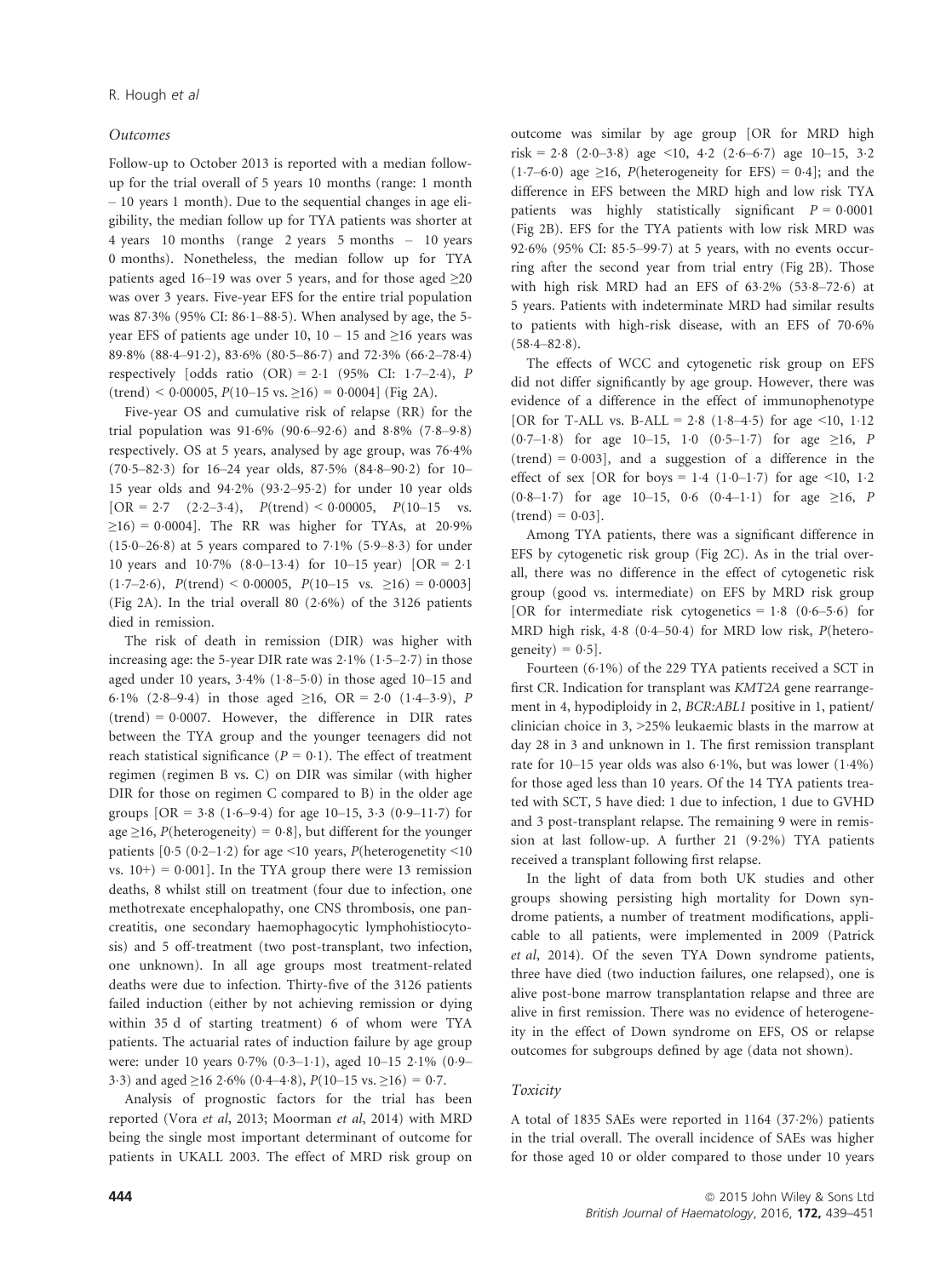

Fig 2. (A) EFS and RR by age group. (B) EFS by MRD risk at day 29 in the TYA population. (C) EFS by cytogenetic risk group in the TYA population. EFS, event-free survival; RR, risk of relapse; MRD, minimal residual disease; TYA, teenage and young adult.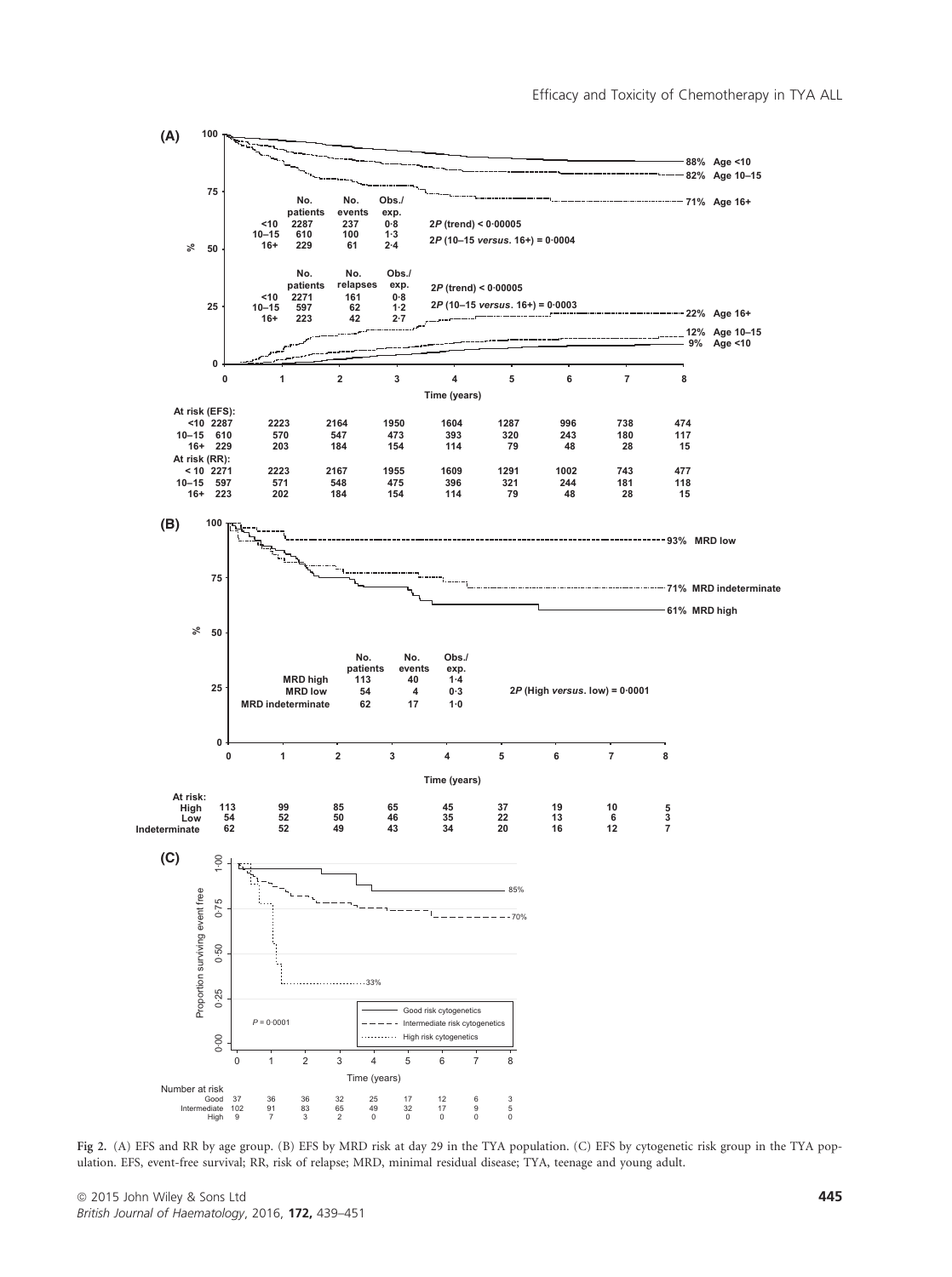(Table II), and there was a clear distinction in the time to first SAE by age group (Fig 3), OR (<10 years vs. 10– 24 years): 2.58 (95% CI: 2.24-2.95),  $P < 0.00005$ . This difference remained after stratifying for sex, NCI risk group, immunophenotype, MRD risk group and treatment allocation, adjusted OR 1.51 (95% CI: 1.28-1.77),  $P < 0.00005$ . Analysis by treatment allocation simply accounted for whether the patient had regimen A, B or C. However, this does encompass many of the differences relating to intensity of treatment received. The magnitude of the effect of age was reduced after stratifying for the other covariates but nonetheless remained significant.

Broadly, four patterns of toxicity profiles were observed across the different age groups (Table II); (i) toxicities more frequently observed in patients aged 10 years or older compared to those age 1–9 years (pancreatitis, bacterial infection, mucositis, methotrexate encephalopathy and hyperglycaemia), (ii) toxicities that were observed with similar frequency across all age groups (vincristine neurotoxicity, asparaginase hypersensitivity and central venous catheterrelated infection and thrombosis), (iii) toxicities that increased in frequency with increasing age (deep vein thrombosis, pulmonary embolism, infections and steroid induced psychosis) (Fig 4A), although the numbers except for infection are small and of borderline significance and (iv) toxicity observed predominantly in adolescents (avascular necrosis with 82% of events occurring in 10–19 year olds) (Fig 4B).

# **Discussion**

We report that OS and EFS for TYA patients treated on an intensive, risk-adapted paediatric protocol, UKALL 2003, are substantially better compared to historical data from the adult UKALL 12 trial (Ramanujachar et al, 2007); EFS 45%

Table II. Impact of age on SAE frequency.

|                                                                                                        | Total        | $<$ 5        | $5 - 9$     | $10 - 15$   |                 | $P$ -value*         | $P$ -value*                  |
|--------------------------------------------------------------------------------------------------------|--------------|--------------|-------------|-------------|-----------------|---------------------|------------------------------|
| Age group (years)                                                                                      | $(n = 3126)$ | $(n = 1520)$ | $(n = 767)$ | $(n = 610)$ | $16+ (n = 229)$ | $(<10$ vs. $10 + )$ | $(10-15 \text{ vs. } 16 + )$ |
| All SAEs                                                                                               | 1164(37.2)   | 464(30.5)    | 235(30.6)   | 341(55.9)   | 124(54.1)       | < 0.0001            | 0.6                          |
| Toxicities more frequently observed in patients aged 10 years or older compared to those age 1–9 years |              |              |             |             |                 |                     |                              |
| Pancreatitis                                                                                           | 50 $(1.6)$   | 9(0.6)       | 16(2.1)     | 19(3.1)     | 6(2.6)          | < 0.001             | $\geq 0.05$                  |
| Bacterial<br>infection                                                                                 | 283(9.1)     | 129(8.5)     | 48 $(6.3)$  | 72 $(11.8)$ | 34(14.8)        | < 0.0001            | $\geq 0.05$                  |
| Septicaemia                                                                                            | 182(5.8)     | 81(5.3)      | 34(4.4)     | 48 $(7.9)$  | 19(8.3)         | < 0.05              | $\geq 0.05$                  |
| Pneumocystis                                                                                           | 15(0.5)      | 3(0.2)       | 2(0.3)      | 6(1)        | 4(1.7)          | < 0.0001            | $\geq 0.05$                  |
| Methotrexate<br>encephalopathy                                                                         | 250(8)       | 73 $(4.8)$   | 57 $(7.4)$  | 93 $(15.2)$ | 27(11.8)        | < 0.0001            | $\geq 0.05$                  |
| Mucositis                                                                                              | 42 $(1.3)$   | 10(0.7)      | 6(0.8)      | 20(3.3)     | 6(2.6)          | < 0.0001            | $\geq 0.05$                  |
| Steroid-induced<br>hyperglycaemia                                                                      | 40(1.3)      | 11(0.7)      | 4(0.5)      | 17(2.8)     | 8(3.5)          | < 0.0001            | $\geq 0.05$                  |
| CNS thrombosis                                                                                         | 50 $(1.6)$   | 9(0.6)       | 13(1.7)     | 18(3.0)     | 10(4.4)         | < 0.0001            | $\geq 0.05$                  |
| Toxicities which were observed with similar frequency across all age groups                            |              |              |             |             |                 |                     |                              |
| Asparaginase<br>hypersensitivity                                                                       | 55 $(1.8)$   | 22(1.4)      | 13(1.7)     | 16(2.6)     | 4(1.7)          | $\geq 0.05$         | $\geq 0.05$                  |
| Line-related<br>thrombosis                                                                             | 23(0.7)      | 11(0.7)      | 7(0.9)      | 3(0.5)      | 2(0.9)          | $\geq 0.05$         | $\geq 0.05$                  |
| Line-related<br>bacterial<br>infection                                                                 | 43 $(1.4)$   | 26(1.7)      | 6(0.8)      | 6(1)        | 5(2.2)          | $\geq 0.05$         | $\geq 0.05$                  |
| Vincristine<br>neurotoxicity                                                                           | 62(2)        | 30(2)        | 9(1.2)      | 18(3)       | 5(2.2)          | $\geq 0.05$         | $\geq 0.05$                  |
| Viral infection                                                                                        | 155(5)       | 90(5.9)      | 34(4.4)     | 19(3.1)     | 12(5.2)         | $\geq 0.05$         | $\geq 0.05$                  |
| Toxicities which increased in frequency with increasing age                                            |              |              |             |             |                 |                     |                              |
| Thrombosis other<br>than line or CNS                                                                   | 18(0.6)      | 3(0.2)       | 3(0.4)      | 5(0.8)      | 7(3.1)          | < 0.001             | < 0.05                       |
| Any infection                                                                                          | 546 $(17.5)$ | $260(17-1)$  | 106(13.8)   | 119(19.5)   | 61(26.6)        | < 0.0001            | < 0.05                       |
| Steroid-induced<br>psychosis                                                                           | 18(0.6)      | 4(0.3)       | 6(0.8)      | 3(0.5)      | 5(2.2)          | $\geq 0.05$         | < 0.05                       |
| Toxicities seen predominantly in adolescence                                                           |              |              |             |             |                 |                     |                              |
| Avascular necrosis                                                                                     | 138(4.4)     | 5(0.3)       | 13(1.7)     | 92(15.1)    | 28(12.2)        | < 0.0001            | $\geq 0.05$                  |

Values within parenthesis are expressed in percentage. SAE, serious adverse event; CNS, central nervous system.

\*P-values are not corrected for multiple testing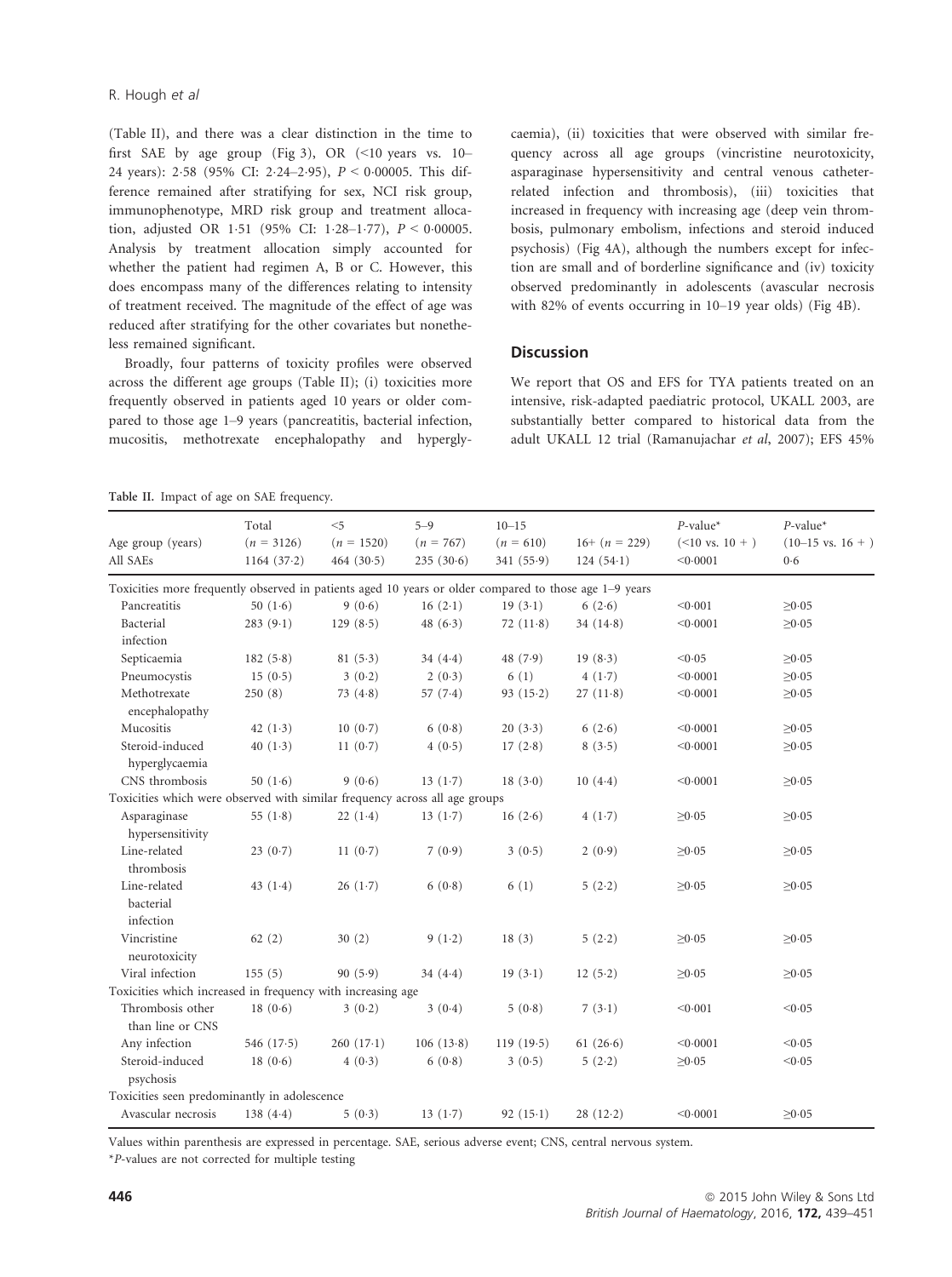

![](_page_8_Figure_2.jpeg)

Fig 4. (A) Incidence of thrombotic events across different age groups. (B) Absolute number of episodes of avascular necrosis according to single year of age (at treatment start). DVT, deep vein thrombosis; PE, pulmonary embolism; CNS, central nervous system.

 $\degree$  2015 John Wiley & Sons Ltd 447 British Journal of Haematology, 2016, 172, 439–451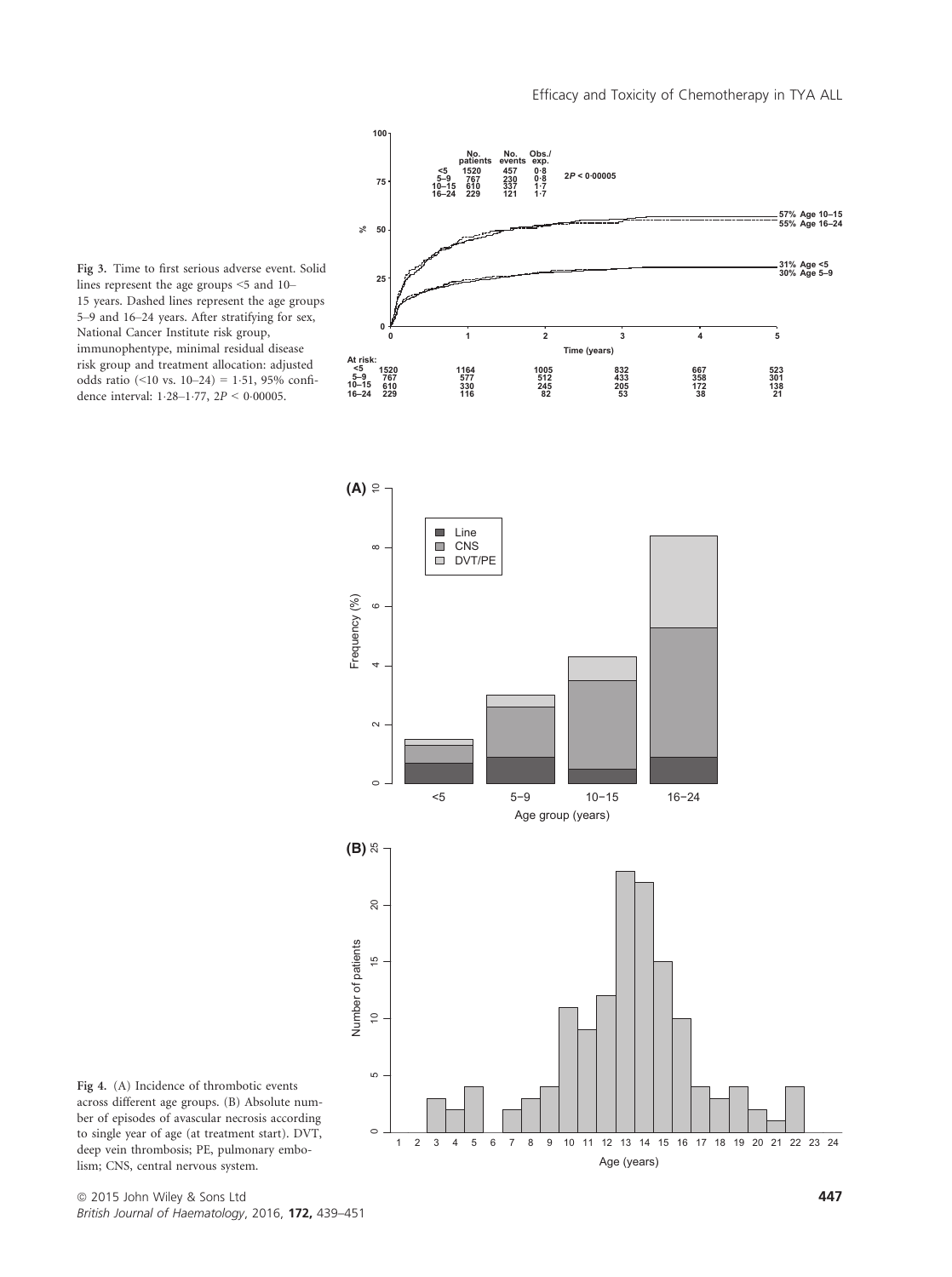versus 72%, OS 45% versus 76% at 5 years, We also describe the presenting features, clinical outcomes and treatmentrelated toxicities of a large population of prospectively studied TYA ALL patients.

Many study groups, including our own, have reported excellent survival outcomes for paediatric patients with ALL who have undetectable MRD post-induction chemotherapy due to a low risk of relapse (Cave et al, 1998; van Dongen et al, 1998; Pui et al, 2011; Vora et al, 2013). More recently, MRD has been shown to be of equivalent predictive value in adult patients with low risk patients achieving long term disease-free survival of 72– 80% (Bassan et al, 2009; Gokbuget et al, 2012). TYA patients with low risk MRD at the end of induction had a 92% EFS at 5 years with no events occurring after the second year from trial entry. This outcome compares favourably with the published data (Pui et al, 2011) and suggests that further improvement in outcomes for this low risk subset will primarily require reductions in treatment-related mortality.

The proportion of patients with MRD high-risk disease at the end of induction was significantly higher in TYA patients (50%) than in the younger teenagers (33%). This is in keeping with data from other groups (Pui et al, 2011); Toft et al (2013) previously noted a marked rise in persistent MRD post-induction with age in adults over 18 years compared to younger teenagers and children. Whilst outcomes for MRD high risk patients are better than previously reported for high risk adults, the relapse risk is higher than for MRD low risk patients. As slow MRD response is a sign of chemotherapy resistance, improvements in outcome for this group will require innovative treatment approaches. There is evidence that allogeneic transplantation can improve outcomes in adults with persistent MRD post-consolidation  $(<10^{-3})$  (Bassan et al, 2009; Ram et al, 2012). In our current trial, UKALL 2011, patients with persistent high level MRD (>05%) post-augmented consolidation are candidates for treatment intensification followed by a first remission allogeneic transplant.

Our study demonstrates novel and important insights into the impact of age on therapy-related toxicity. The time to first SAE was significantly shorter and cumulative incidence of SAEs was significantly higher in those aged 10 years or older compared to those under 10 years of age. This difference is not solely a consequence of treatment allocation (regimen B in older vs. regimen A in younger) as these differences persisted after stratification for these and other risk factors. However, the impact of age was not consistent across specific toxicities and we observed four distinct profiles; (i) toxicities more frequently observed in patients aged 10 years or older compared to those age 1–9 years, (ii) toxicities that were observed with similar frequency across all age groups, (iii) toxicities that increased in frequency with increasing age and (iv) toxicity observed predominantly in adolescents.

These data suggest that the development of toxicity with increasing age is complex and dependent on multiple factors that are likely to include pubertal changes, body mass index, drug metabolism, environmental factors and compliance. The observation that age had no impact on certain toxicities suggests that other risk factors are dominant in these circumstances, such as genetic predisposition (Barthelemy Diouf et al, 2013) (vincristine neuropathy), presence of a central venous catheter (line-related infection or thrombosis) or environmental (increased exposure to viruses in children at school). Interestingly, 82% of episodes of avascular necrosis were documented in patients aged 10–19 years, suggesting that principle risk factors for this complication may include pubertal changes in bone growth or drug metabolism. Further investigation of age-specific toxicity risk may help to find ways of reducing treatment-associated morbidity and mortality for all patients.

As reported previously (Barry et al, 2007; Nachman et al, 2009; Pui et al, 2011; Moorman, 2012; Toft et al, 2013), we found an increase in proportions of patients with unfavourable biological characteristics with increasing age, including an increased frequency of T cell disease, unfavourable cytogenetics and tumour response kinetics, as measured by MRD. Recent genomic studies have identified several novel classes of genetic abnormality underpinning B-other ALL, the dominant genetic subtype among TYA patients. These aberrations include kinase activating abnormalities (e.g. EBF1-PDGFRB, CRLF2 deregulation), copy number alterations (e.g. IKZF1 deletions and ERG deletions) and IGH translocations targeting a variety of oncogenes (Clappier et al, 2014; Moorman et al, 2014; Roberts et al, 2014; Russell et al, 2014). Further studies are needed in order to establish the frequency of these abnormalities in the TYA population and to assess whether they can further refine the cytogenetic risk classification presented in this study.

The main limitation of this study is the shorter follow-up of TYA patients due to the late and sequential changes in age eligibility criteria. However there are at least 25 years follow-up for all TYA patients and median follow-up is more than 5 years in all but the subset of patients aged 20 and over, in which median follow up is still more than 3 years. The majority of events occur before these time points and we will continue to monitor this group for late events. We also note the relatively high proportion of cases for which an informative MRD result was not available. This proportion declined over the course of the trial as sample quality and laboratory procedures improved.

In conclusion, an MRD risk-stratified approach using paediatric treatment regimens results in excellent outcomes for TYA patients with Philadelphia chromosome-negative ALL. Future improvements will be realised through reducing treatment-related mortality for MRD low risk patients and relapse risk for MRD high-risk patients.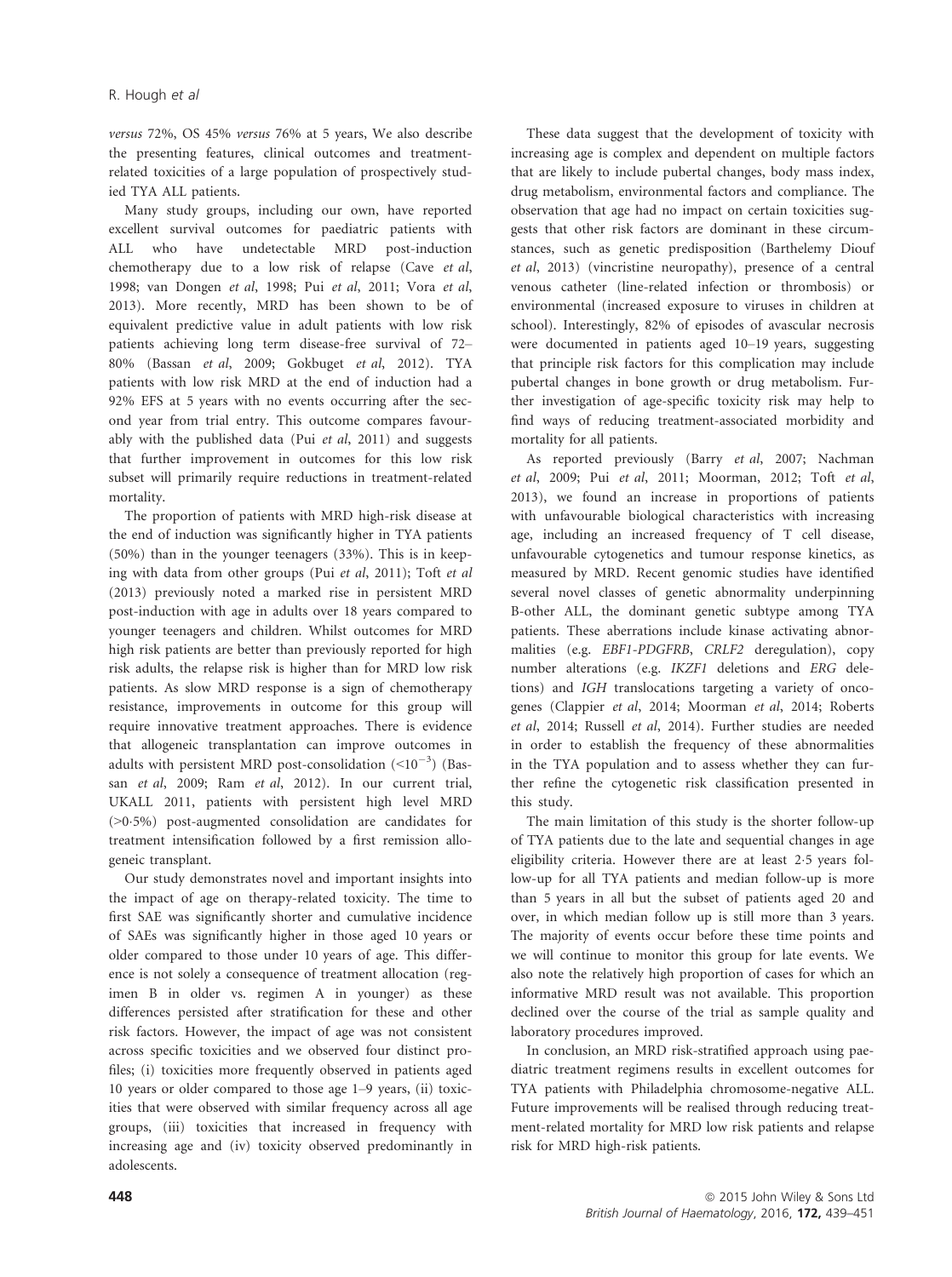## Acknowledgements

This trial was supported by grants from Leukaemia and Lymphoma Research (UK) and the Medical Research Council (UK). The sponsors of the study had no role in study design, data collection, data analysis, data interpretation, or writing of the report. We thank the patients and their families who participated in these trials and the study pharmacists, nurses, and clinicians who supported them. We also thank all the laboratory staff for providing timely and accurate minimal residual disease results for patients. Special thanks go to Dr Sue Richards for her support of this and past UK paediatric ALL trials over the last 30 years, until her retirement in 2012.

## Authorship contributions

AV, NG and CM designed the trial. AV was the trial's chief investigator. RH and CR were the coordinators for the TYA patients recruited to the trial and wrote the first draft of the report. NG was the clinical leader and JH was the laboratory

# References

- Barry, E., DeAngelo, D.J., Neuberg, D., Stevenson, K., Loh, M.L., Asselin, B.L., Barr, R.D., Clavell, L.A., Hurwitz, C.A., Moghrabi, A., Samson, Y., Schorin, M., Cohen, H.J., Sallan, S.E. & Silverman, L.B. (2007) Favorable outcome for adolescents with acute lymphoblastic leukemia treated on Dana-Farber Cancer Institute Acute Lymphoblastic Leukemia Consortium Protocols. Journal of Clinical Oncology, 25, 813–819.
- Barthelemy Diouf, K.C., Lew, G., Pei, D., Cheng, C., Bao, J., Zheng, J., Yang, W., Fan, Y., Paugh, S.W., McCorkle, J.R., Lu, X., Winick, N.J., Carroll, W.L., Loh, M.L., Hunger, S.P., Devidas, M., Pui, C.-H., Relling, M.V. & Evans, W.E. (2013) Genome-Wide Association Analyses Identify Susceptibility Loci For Vincristine-Induced Peripheral Neuropathy In Children With Acute Lymphoblastic Leukemia. Blood, 122, 168.
- Bassan, R., Spinelli, O., Oldani, E., Intermesoli, T., Tosi, M., Peruta, B., Rossi, G., Borlenghi, E., Pogliani, E.M., Terruzzi, E., Fabris, P., Cassibba, V., Lambertenghi-Deliliers, G., Cortelezzi, A., Bosi, A., Gianfaldoni, G., Ciceri, F., Bernardi, M., Gallamini, A., Mattei, D., Di Bona, E., Romani, C., Scattolin, A.M., Barbui, T. & Rambaldi, A. (2009) Improved risk classification for risk-specific therapy based on the molecular study of minimal residual disease (MRD) in adult acute lymphoblastic leukemia (ALL). Blood, 113, 4153–4162.
- Biondi, A., Schrappe, M., De Lorenzo, P., Castor, A., Lucchini, G., Gandemer, V., Pieters, R., Stary, J., Escherich, G., Campbell, M., Li, C.K., Vora, A., Arico, M., Rottgers, S., Saha, V. & Valsecchi, M.G. (2012) Imatinib after induction for treatment of children and adolescents with Philadelphia-chromosome-positive acute lym-

lead for the laboratory network. RH, CR, NG, CM and AV collected data, analysed data, helped to address queries from local investigators, dealt with treatment difficulties, and contributed to the writing of the report. RW collected and analysed data and contributed to the writing of the report. AM collated and analysed the cytogenetic data and contributed to the writing of the report. The corresponding author had full access to all the data in the study and had final responsibility for the decision to submit for publication.

# Conflicts of interest

We declare that we have no conflicts of interest.

# Supporting Information

Additional Supporting Information may be found in the online version of this article:

Data S1. Medical Research Council Working Party on Leukaemia in Children.

phoblastic leukaemia (EsPhALL): a randomised, open-label, intergroup study. The Lancet. Oncology., 13, 936–945.

- Boissel, N., Auclerc, M.F., Lheritier, V., Perel, Y., Thomas, X., Leblanc, T., Rousselot, P., Cayuela, J.M., Gabert, J., Fegueux, N., Piguet, C., Huguet-Rigal, F., Berthou, C., Boiron, J.M., Pautas, C., Michel, G., Fiere, D., Leverger, G., Dombret, H. & Baruchel, A. (2003) Should adolescents with acute lymphoblastic leukemia be treated as old children or young adults? Comparison of the French FRALLE-93 and LALA-94 trials. Journal of Clinical Oncology, 21, 774–780.
- de Bont, J. M., Holt, B., Dekker, A. W., van der Does-van den Berg, A., Sonneveld, P. & Pieters, R. (2004) Significant difference in outcome for adolescents with acute lymphoblastic leukemia treated on pediatric vs adult protocols in the Netherlands. Leukemia 18, 2032–2035.
- Bruggemann, M., Schrauder, A., Raff, T., Pfeifer, H., Dworzak, M., Ottmann, O. G., Asnafi, V., Baruchel, A., Bassan, R., Benoit, Y., Biondi, A., Cave, H., Dombret, H., Fielding, A. K., Foa, R., Gokbuget, N., Goldstone, A. H., Goulden, N., Henze, G., Hoelzer, D., Janka-Schaub, G. E., Macintyre, E. A., Pieters, R., Rambaldi, A., Ribera, J. M., Schmiegelow, K., Spinelli, O., Stary, J., von Stackelberg, A., Kneba, M., Schrappe, M. & van Dongen, J. J.; European Working Group for Adult Acute Lymphoblastic Leukemia and International Berlin-Frankfurt-Munster Study Group. (2010) Standardized MRD quantification in European ALL trials: proceedings of the Second International Symposium on MRD assessment in Kiel, Germany, 18-20 September 2008. Leukemia 24, 521–535.
- Burke, M.J., Gossai, N., Wagner, J.E., Smith, A.R., Bachanova, V., Cao, Q., MacMillan, M.L., Stefanski, H.S., Weisdorf, D.J. & Verneris, M.R.

(2013) Survival differences between adolescents/ young adults and children with B precursor acute lymphoblastic leukemia after allogeneic hematopoietic cell transplantation. Biology of Blood and Marrow Transplantation, 19, 138–142.

- Cave, H., van der Werff ten Bosch, J., Suciu, S., Guidal, C., Waterkeyn, C., Otten, J., Bakkus, M., Thielemans, K., Grandchamp, B. & Vilmer, E. (1998) Clinical significance of minimal residual disease in childhood acute lymphoblastic leukemia. European Organization for Research and Treatment of Cancer-Childhood Leukemia Cooperative Group. New England Journal of Medicine, 339, 591–598.
- Clappier, E., Auclerc, M.F., Rapion, J., Bakkus, M., Caye, A., Khemiri, A., Giroux, C., Hernandez, L., Kabongo, E., Savola, S., Leblanc, T., Yakouben, K., Plat, G., Costa, V., Ferster, A., Girard, S., Fenneteau, O., Cayuela, J.M., Sigaux, F., Dastugue, N., Suciu, S., Benoit, Y., Bertrand, Y., Soulier, J. & Cave, H. (2014) An intragenic ERG deletion is a marker of an oncogenic subtype of B-cell precursor acute lymphoblastic leukemia with a favorable outcome despite frequent IKZF1 deletions. Leukemia, 28, 70–77.
- van Dongen, J.J., Seriu, T., Panzer-Grumayer, E.R., Biondi, A., Pongers-Willemse, M.J., Corral, L., Stolz, F., Schrappe, M., Masera, G., Kamps, W.A., Gadner, H., van Wering, E.R., Ludwig, W.D., Basso, G., de Bruijn, M.A., Cazzaniga, G., Hettinger, K., van der Does-van den Berg, A., Hop, W.C., Riehm, H. & Bartram, C.R. (1998) Prognostic value of minimal residual disease in acute lymphoblastic leukaemia in childhood. Lancet, 352, 1731–1738.
- Fern, L., Davies, S., Eden, T., Feltbower, R., Grant, R., Hawkins, M., Lewis, I., Loucaides, E., Rowntree, C., Stenning, S. & Whelan, J.; National Cancer Research Institute Teenage and Young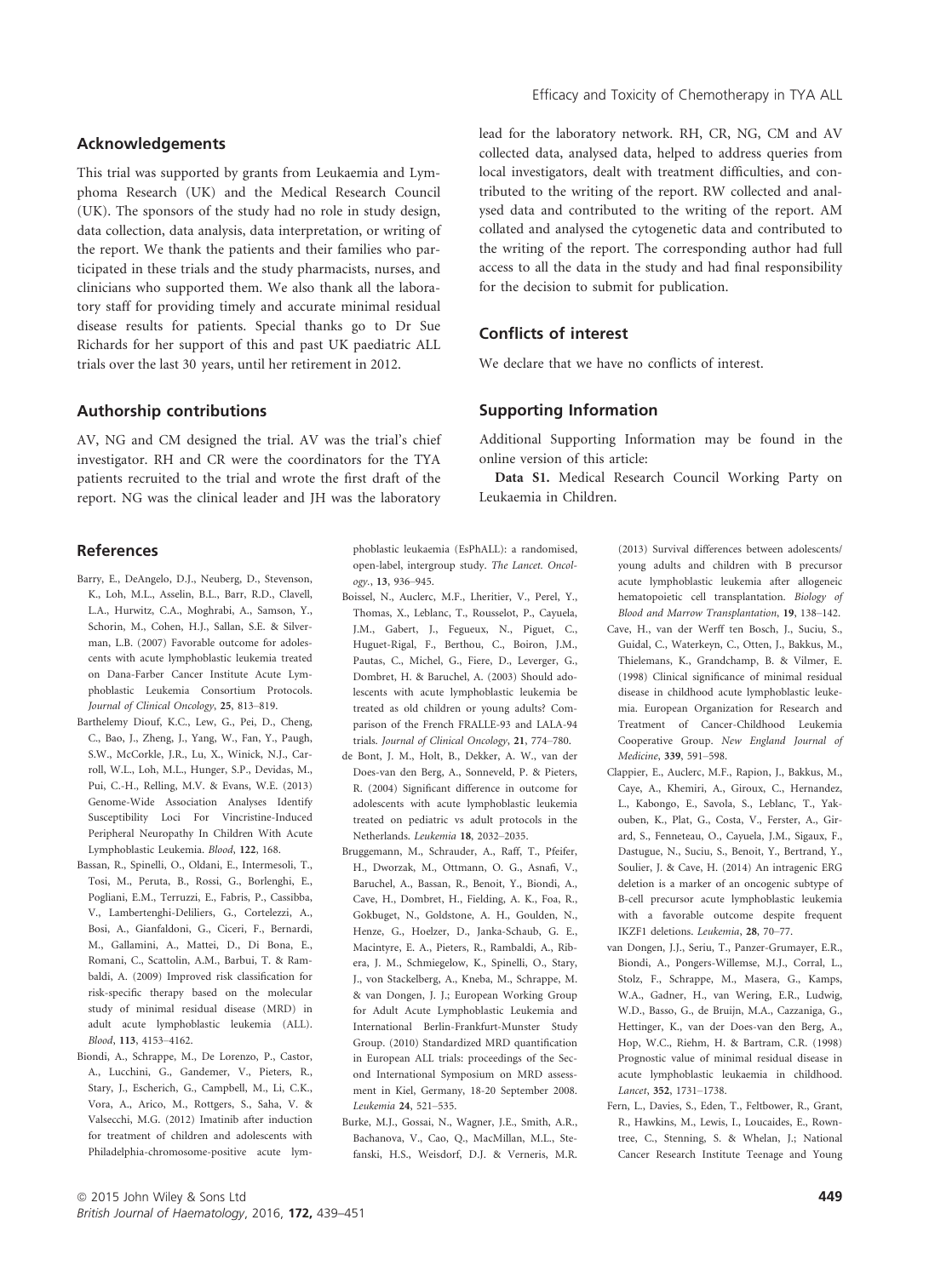Adult Clinical Studies Development Group. (2008) Rates of inclusion of teenagers and young adults in England into National Cancer Research Network clinical trials: report from the National Cancer Research Institute (NCRI) Teenage and Young Adult Clinical Studies Development Group. British Journal of Cancer 99, 1967–1974.

- Fielding, A.K., Rowe, J.M., Richards, S.M., Buck, G., Moorman, A.V., Durrant, I.J., Marks, D.I., McMillan, A.K., Litzow, M.R., Lazarus, H.M., Foroni, L., Dewald, G., Franklin, I.M., Luger, S.M., Paietta, E., Wiernik, P.H., Tallman, M.S. & Goldstone, A.H. (2009) Prospective outcome data on 267 unselected adult patients with Philadelphia chromosome-positive acute lymphoblastic leukemia confirms superiority of allogeneic transplantation over chemotherapy in the pre-imatinib era: results from the International ALL Trial MRC UKALLXII/ECOG2993. Blood, 113, 4489–4496.
- Flohr, T., Schrauder, A., Cazzaniga, G., Panzer-Grumayer, R., van der Velden, V., Fischer, S. Stanulla, M., Basso, G., Niggli, F. K., Schafer, B. W., Sutton, R., Koehler, R., Zimmermann, M., Valsecchi, M. G., Gadner, H., Masera, G., Schrappe, M., van Dongen, J. J., Biondi, A. & Bartram, C. R.; International BFM Study Group (I-BFM-SG) (2008) Minimal residual diseasedirected risk stratification using real-time quantitative PCR analysis of immunoglobulin and Tcell receptor gene rearrangements in the international multicenter trial AIEOP-BFM ALL 2000 for childhood acute lymphoblastic leukemia. Leukemia 22, 771–782.
- Gokbuget, N., Knebam, M., Raff, T., Trautmann, H., Bartram, C. R., Arnold, R., Fietkau, R., Freund, M., Ganser, A., Ludwig, W. D., Maschmeyer, G., Rieder, H., Schwartz, S., Serve, H., Thiel, E., Bruggemann, M. & Hoelzer, D.; German Multicenter Study Group for Adult Acute Lymphoblastic Leukemia. (2012) Adult patients with acute lymphoblastic leukemia and molecular failure display a poor prognosis and are candidates for stem cell transplantation and targeted therapies. Blood 120, 1868–1876.
- Goldstone, A.H., Richards, S.M., Lazarus, H.M., Tallman, M.S., Buck, G., Fielding, A.K., Burnett, A.K., Chopra, R., Wiernik, P.H., Foroni, L., Paietta, E., Litzow, M.R., Marks, D.I., Durrant, J., McMillan, A., Franklin, I.M., Luger, S., Ciobanu, N. & Rowe, J.M. (2008) In adults with standard-risk acute lymphoblastic leukemia, the greatest benefit is achieved from a matched sibling allogeneic transplantation in first complete remission, and an autologous transplantation is less effective than conventional consolidation/ maintenance chemotherapy in all patients: final results of the International ALL Trial (MRC UKALL XII/ECOG E2993). Blood, 111, 1827– 1833.
- Hallbook, H., Gustafsson, G., Smedmyr, B., Soderhall, S. & Heyman, M. G.; Swedish Adult Acute Lymphocytic Leukemia and Swedish Childhood Leukemia Group. (2006) Treatment outcome in

young adults and children >10 years of age with acute lymphoblastic leukemia in Sweden: a comparison between a pediatric protocol and an adult protocol. Cancer 107, 1551–1561.

- Huguet, F., Leguay, T., Raffoux, E., Thomas, X., Beldjord, K., Delabesse, E., Chevallier, P., Buzyn, A., Delannoy, A., Chalandon, Y., Vernant, J.P., Lafage-Pochitaloff, M., Chassevent, A., Lheritier, V., Macintyre, E., Bene, M.C., Ifrah, N. & Dombret, H. (2009) Pediatric-inspired therapy in adults with Philadelphia chromosome-negative acute lymphoblastic leukemia: the GRAALL-2003 study. Journal of Clinical Oncology, 27, 911–918.
- Kondryn, H.J., Edmondson, C.L., Hill, J. & Eden, T.O. (2011) Treatment non-adherence in teenage and young adult patients with cancer. The Lancet. Oncology., 12, 100–108.
- Lopez-Hernandez, M.A., Alvarado-Ibarra, M., Jimenez-Alvarado, R.M., De Diego-Flores, J.E. & Gonzalez-Avante, C.M. (2008) Adolescents with de novo acute lymphoblastic leukemia: efficacy and safety of a pediatric vs adult treatment protocol. Gaceta Medica de Mexico, 144, 485–489.
- Moorman, A.V. (2012) The clinical relevance of chromosomal and genomic abnormalities in Bcell precursor acute lymphoblastic leukaemia. Blood Reviews, 26, 123–135.
- Moorman, A.V., Ensor, H.M., Richards, S.M., Chilton, L., Schwab, C., Kinsey, S.E., Vora, A., Mitchell, C.D. & Harrison, C.J. (2010) Prognostic effect of chromosomal abnormalities in childhood B-cell precursor acute lymphoblastic leukaemia: results from the UK Medical Research Council ALL97/99 randomised trial. The Lancet. Oncology., 11, 429–438.
- Moorman, A.V., Enshaei, A., Schwab, C., Wade, R., Chilton, L., Elliott, A., Richardson, S., Hancock, J., Kinsey, S.E., Mitchell, C.D., Goulden, N., Vora, A. & Harrison, C.J. (2014) A novel integrated cytogenetic and genomic classification refines risk stratification in pediatric acute lymphoblastic leukemia. Blood, 124, 1434–1444.
- Nachman, J.B., La, M.K., Hunger, S.P., Heerema, N.A., Gaynon, P.S., Hastings, C., Mattano, Jr, L.A., Sather, H., Devidas, M., Freyer, D.R., Steinherz, P.G. & Seibel, N.L. (2009) Young adults with acute lymphoblastic leukemia have an excellent outcome with chemotherapy alone and benefit from intensive postinduction treatment: a report from the children's oncology group. Journal of Clinical Oncology, 27, 5189– 5194.
- Patrick, K., Wade, R., Goulden, N., Rowntree, C., Hough, R., Moorman, A.V., Mitchell, C.D. & Vora, A. (2014) Outcome of Down syndrome associated acute lymphoblastic leukaemia treated on a contemporary protocol. British Journal of Haematology, 165, 552–555.
- Pui, C.H., Pei, D., Campana, D., Bowman, W.P., Sandlund, J.T., Kaste, S.C., Ribeiro, R.C., Rubnitz, J.E., Coustan-Smith, E., Jeha, S., Cheng, C., Metzger, M.L., Bhojwani, D., Inaba, H., Raimondi, S.C., Onciu, M., Howard, S.C., Leung, W., Downing, J.R., Evans, W.E. & Relling, M.V.

(2011) Improved prognosis for older adolescents with acute lymphoblastic leukemia. Journal of Clinical Oncology, 29, 386–391.

- Pui, C.H., Mullighan, C.G., Evans, W.E. & Relling, M.V. (2012) Pediatric acute lymphoblastic leukemia: where are we going and how do we get there? Blood, 120, 1165–1174.
- Ram, R., Wolach, O., Vidal, L., Gafter-Gvili, A., Shpilberg, O. & Raanani, P. (2012) Adolescents and young adults with acute lymphoblastic leukemia have a better outcome when treated with pediatric-inspired regimens: systematic review and meta-analysis. American Journal of Hematology, 87, 472–478.
- Ramanujachar, R., Richards, S., Hann, I., Goldstone, A., Mitchell, C., Vora, A., Rowe, J. & Webb, D. (2007) Adolescents with acute lymphoblastic leukaemia: outcome on UK national paediatric (ALL97) and adult (UKALLXII/ E2993) trials. Pediatric Blood & Cancer, 48, 254– 261.
- Ribera, J.M., Oriol, A., Sanz, M.A., Tormo, M., Fernandez-Abellan, P., del Potro, E., Abella, E., Bueno, J., Parody, R., Bastida, P., Grande, C., Heras, I., Bethencourt, C., Feliu, E. & Ortega, J.J. (2008) Comparison of the results of the treatment of adolescents and young adults with standard-risk acute lymphoblastic leukemia with the Programa Espanol de Tratamiento en Hematologia pediatric-based protocol ALL-96. Journal of Clinical Oncology, 26, 1843–1849.
- Roberts, K.G., Morin, R.D., Zhang, J., Hirst, M., Zhao, Y., Su, X., Chen, S.C., Payne-Turner, D., Churchman, M.L., Harvey, R.C., Chen, X., Kasap, C., Yan, C., Becksfort, J., Finney, R.P., Teachey, D.T., Maude, S.L., Tse, K., Moore, R., Jones, S., Mungall, K., Birol, I., Edmonson, M.N., Hu, Y., Buetow, K.E., Chen, I.M., Carroll, W.L., Wei, L., Ma, J., Kleppe, M., Levine, R.L., Garcia-Manero, G., Larsen, E., Shah, N.P., Devidas, M., Reaman, G., Smith, M., Paugh, S.W., Evans, W.E., Grupp, S.A., Jeha, S., Pui, C.H., Gerhard, D.S., Downing, J.R., Willman, C.L., Loh, M., Hunger, S.P., Marra, M.A. & Mullighan, C.G. (2012) Genetic alterations activating kinase and cytokine receptor signaling in highrisk acute lymphoblastic leukemia. Cancer Cell, 22, 153–166.
- Roberts, K.G., Li, Y., Payne-Turner, D., Harvey, R.C., Yang, Y.L., Pei, D., McCastlain, K., Ding, L., Lu, C., Song, G., Ma, J., Becksfort, J., Rusch, M., Chen, S.C., Easton, J., Cheng, J., Boggs, K., Santiago-Morales, N., Iacobucci, I., Fulton, R.S., Wen, J., Valentine, M., Cheng, C., Paugh, S.W., Devidas, M., Chen, I.M., Reshmi, S., Smith, A., Hedlund, E., Gupta, P., Nagahawatte, P., Wu, G., Chen, X., Yergeau, D., Vadodaria, B., Mulder, H., Winick, N.J., Larsen, E.C., Carroll, W.L., Heerema, N.A., Carroll, A.J., Grayson, G., Tasian, S.K., Moore, A.S., Keller, F., Frei-Jones, M., Whitlock, J.A., Raetz, E.A., White, D.L., Hughes, T.P., Guidry Auvil, J.M., Smith, M.A., Marcucci, G., Bloomfield, C.D., Mrozek, K., Kohlschmidt, J., Stock, W., Kornblau, S.M., Konopleva, M., Paietta, E., Pui, C.H., Jeha, S.,